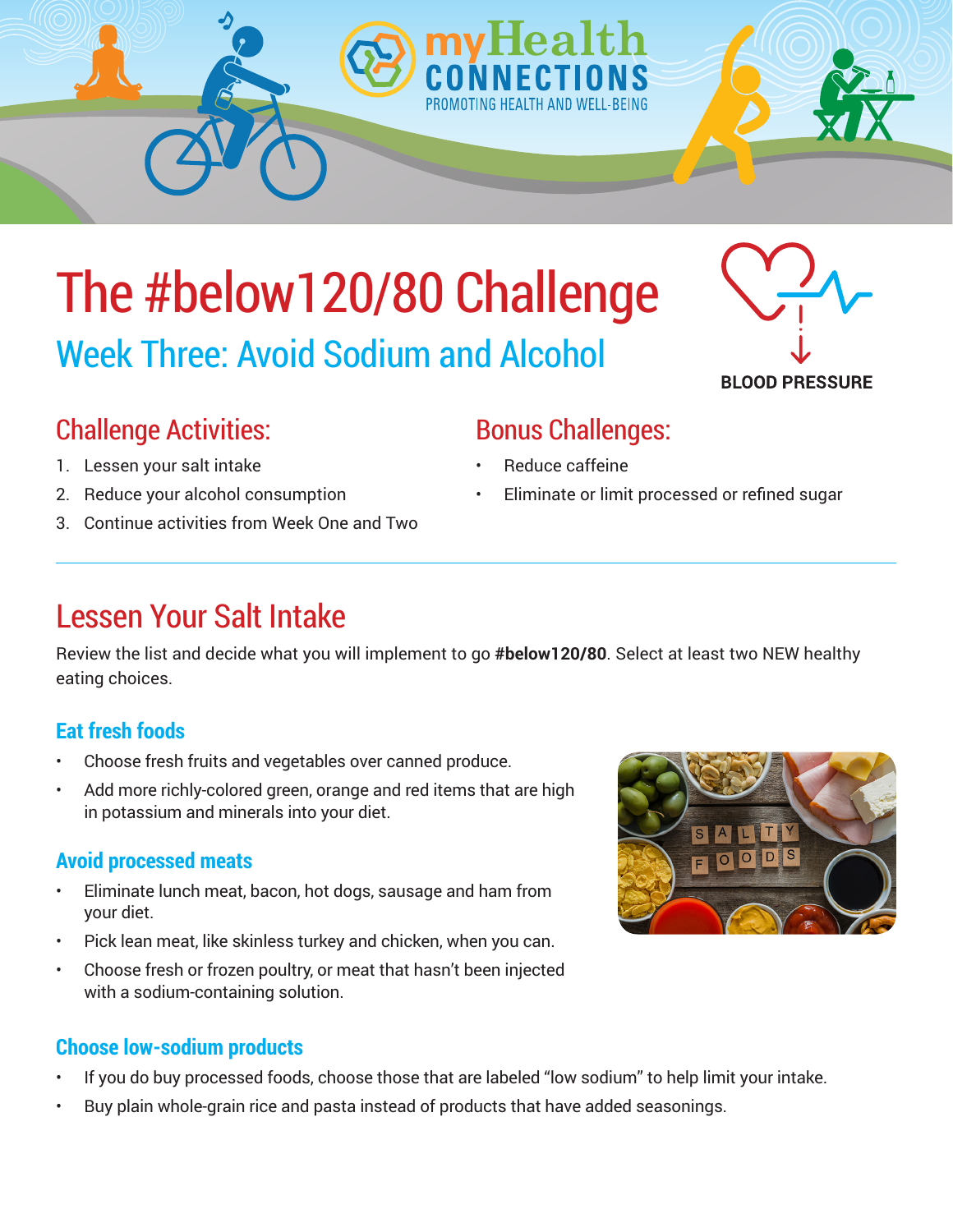#### **Limit use of sodium-heavy condiments, including:**

- Soy sauce
- Salad dressings
- Ketchup
- Mustard
- Relish
- Most sauces and dips

#### **Make a conscious effort to:**

- Refrain from adding salt to your meals as you eat
- Leave out salt from recipes whenever possible
- Use flavorful salt substitutes, like herbs, spices and other flavorings to season foods

### Reduce Alcohol Intake

If you drink alcohol, drink in moderation. Moderate drinking is generally considered to be:

- Two drinks a day for men younger than age 65
- One drink a day for men age 65 and older
- One drink a day for women of any age

**Keep in mind that change comes slowly, so do your best to stick with it daily. According to a** [recent study](http://www.spring.org.uk/2009/09/how-long-to-form-a-habit.php)**, a daily action like eating fruit at lunch or running for 15 minutes took an average of 66 days to become a helpful habit.** 



**Did you know?** 

**Having more than three drinks in one sitting temporarily increases your blood pressure. Repeated binge drinking can lead to a lasting increase.**

## Bonus Challenges:

If you already limit your sodium and alcohol intake, or just want to push yourself even more in the **#below120/80 Challenge**, try taking caffeine and sugar off the list.

#### **Processed or refined sugar**

**[Excessive sugar has been linked to high blood pressure.](https://openheart.bmj.com/content/1/1/e000167)** Eating more sugar increases systolic blood pressure 6.9 mm Hg points and diastolic blood pressure 5.6 mm Hg in the short term and 7.6/6.1 mm Hg if followed for more than eight weeks.

To lower your blood pressure:

- Eat more fresh fruit
- Avoid sugary beverages like soda
- Limit high-fructose syrup and white sugar